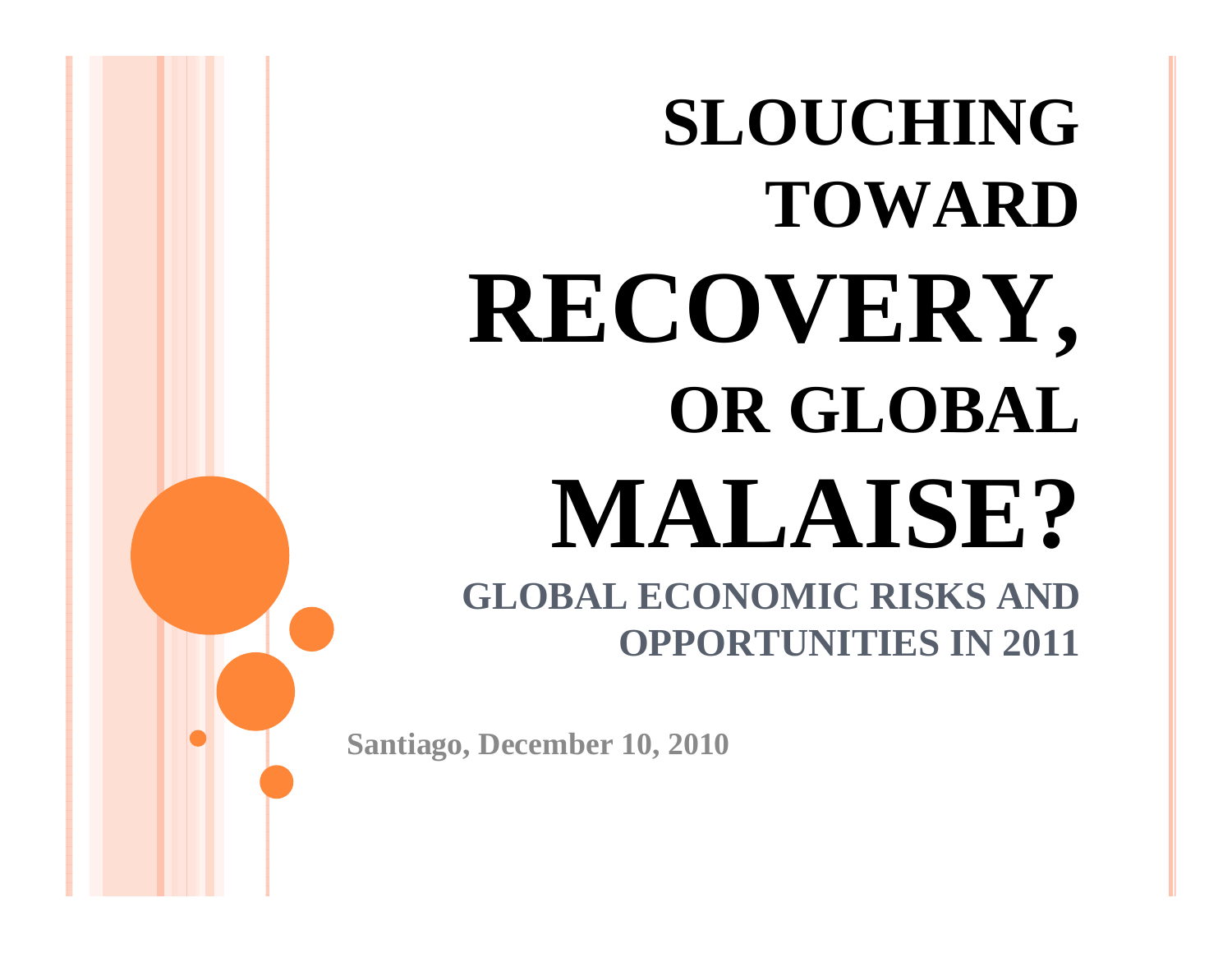A DIVIDED WORLD

**o** Continuing weakness in US

**o** Strong growth in Asia

Opportunity—on shaky footing—for Latin America.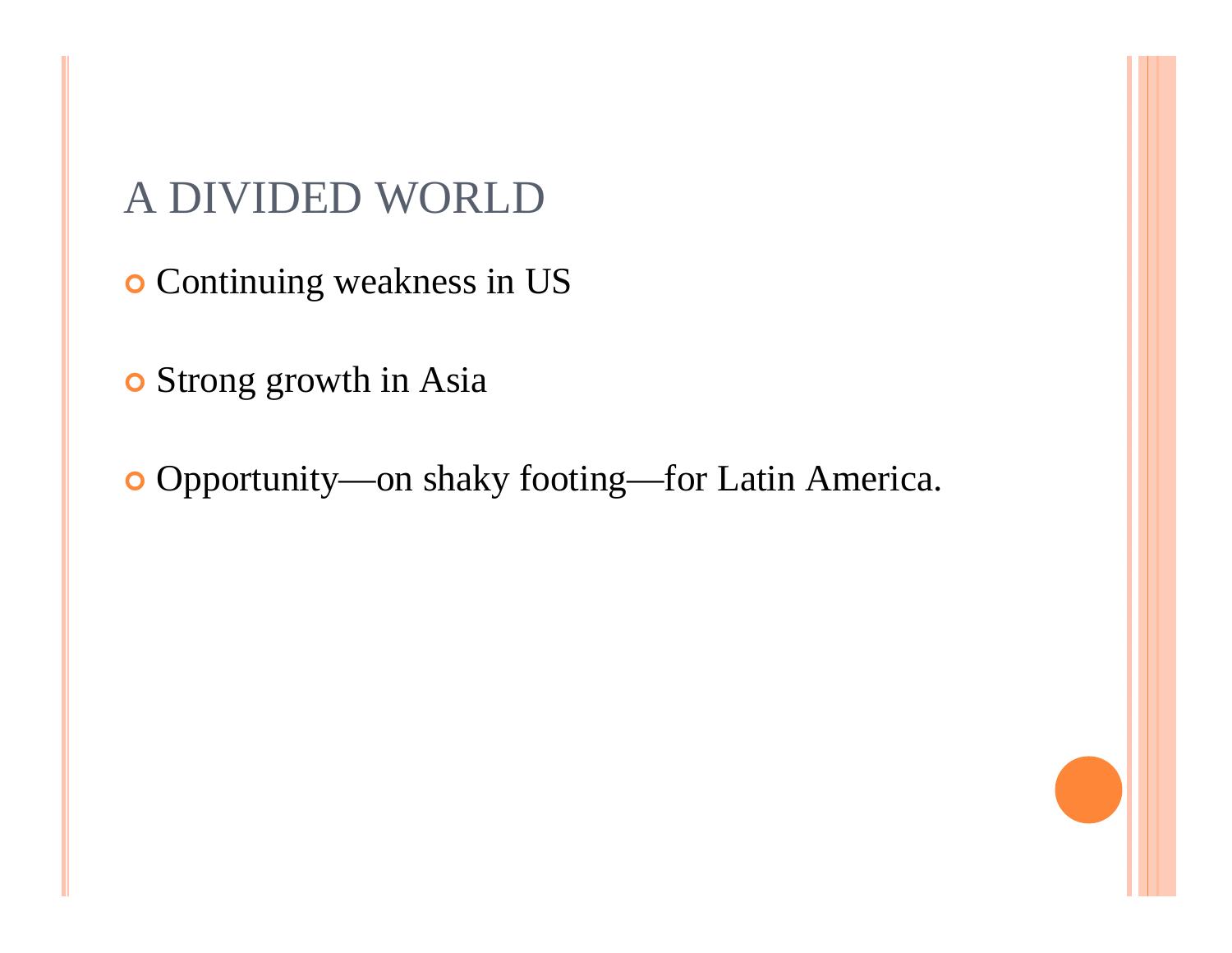# PROSPECTS FOR U.S AND EUROPE: A JAPANESE-STYLE MALAISE

- **o** Continuing weaknesses in Europe and the U.S.
- **•** Growth too slow to create enough jobs for new entrants to labor force
	- 0 Exacerbating already high levels of unemployment
- **o** Underlying problem: lack of aggregate demand
	- 0 Before crisis US economy was fueled by unsustainable housing bubble
	- 0 Breaking of bubble left in its wake legacy of excess capacity and debt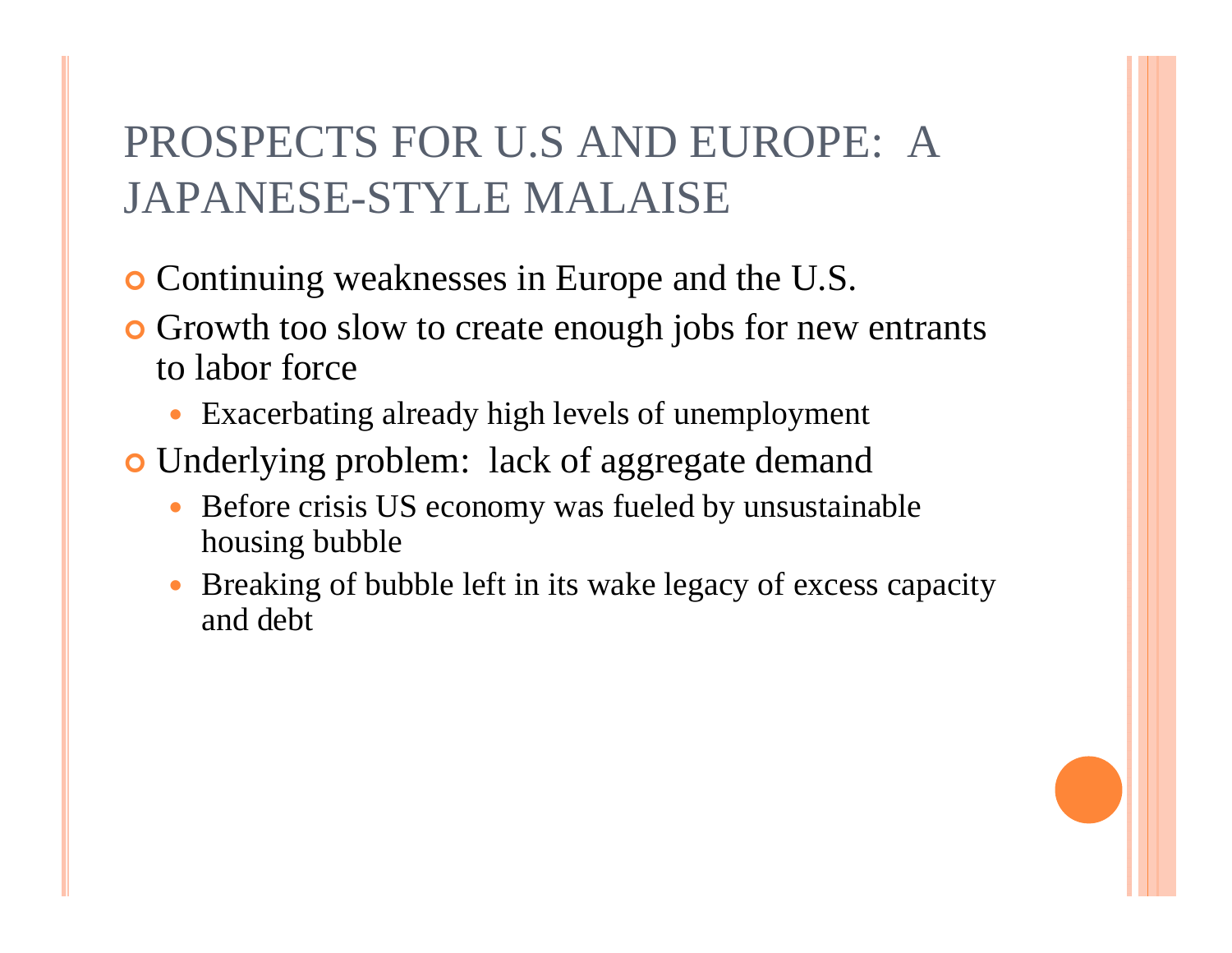# WHY PROSPECTS OF US RECOVERY ARE SO DIM

- Consumption likely to remain weak, given overhang of debt, high unemployment, weak wages
- Investment likely to remain weak, given excess capacity, overhang from excess investment in real estate during boom years
	- Small businesses cannot get access to credit
		- Source of job creation
		- Banking system—especially that part engaged in lending—remains weak
		- Most borrowing is collateral based; collateral real estate; real estate prices down markedly
- Exports uncertain, given weaknesses in global economy
	- US lost capacity for exporting in many industries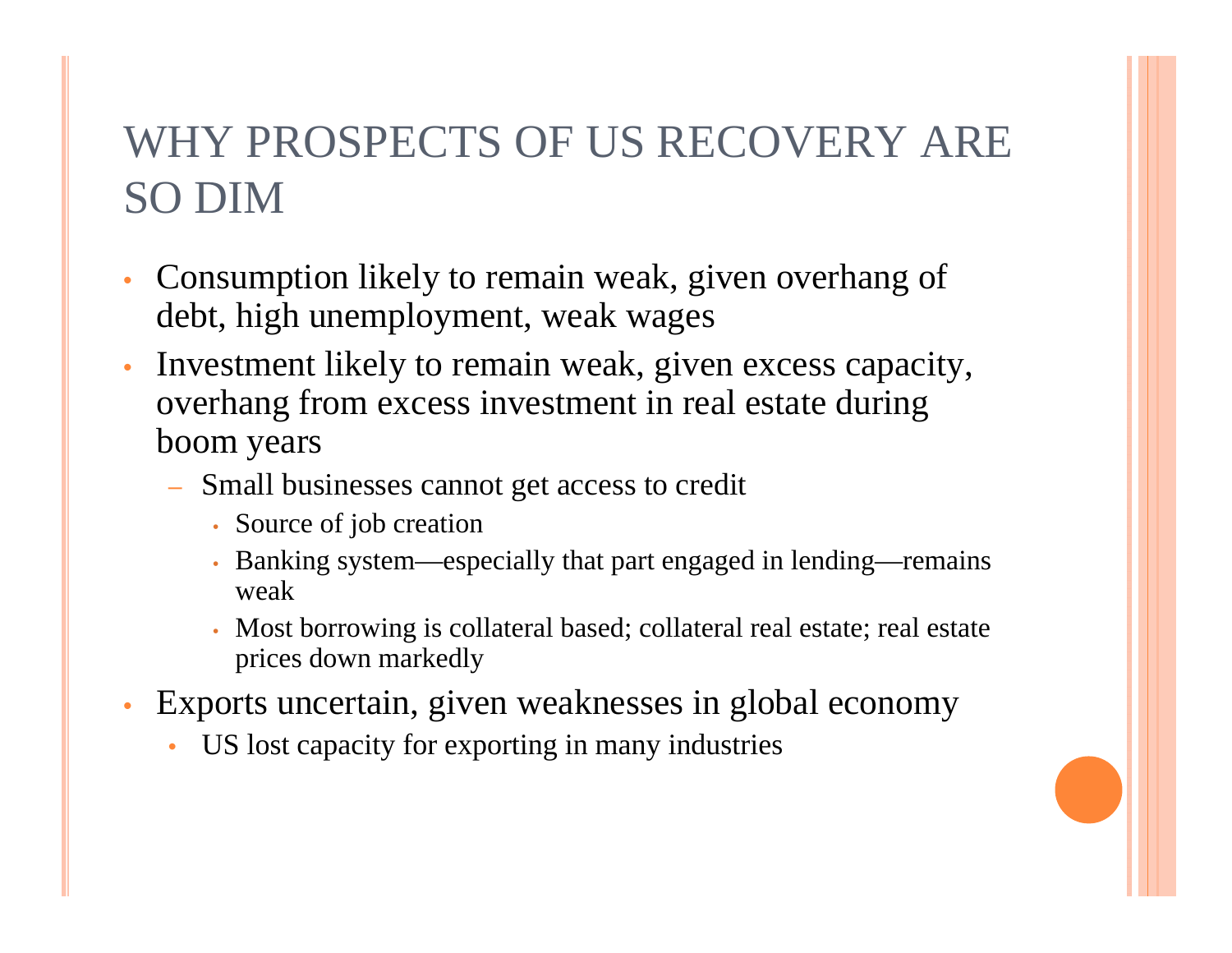#### WEAK PROSPECTS FOR US

- End of stimulus implies fiscal contraction
	- $^{\circ}$  Stimulus worked, but was too small and not well designed
	- Administration underestimated depth and duration of downturn
		- Thought that the underlying problem was *just* a banking crisis; repair the banks and the economy will be repaired
		- Even if banks were working perfectly, economy would be weak
- Exacerbated by declines in state revenues
	- $\bullet$ States have balanced budget frameworks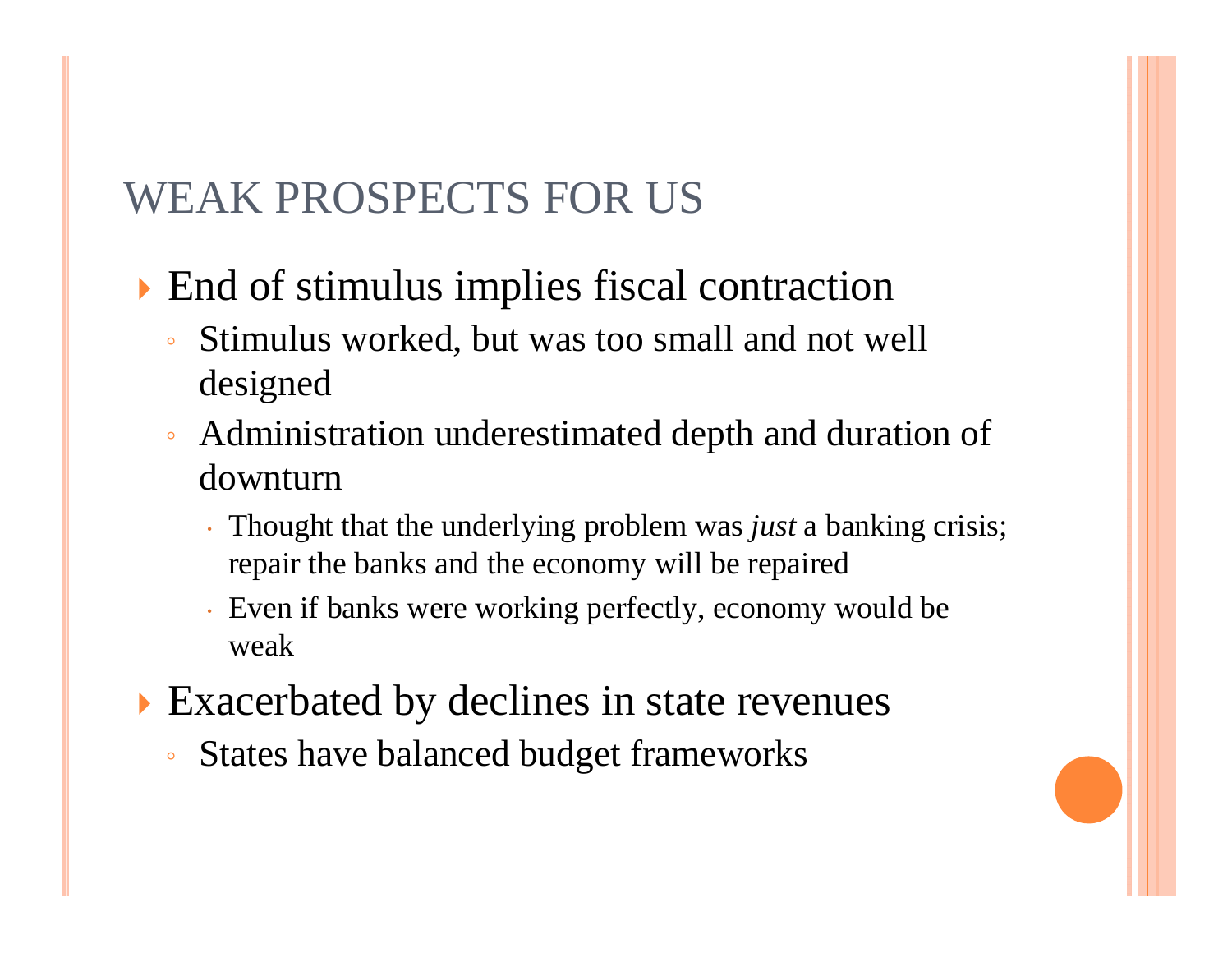# WHAT US NEEDS – AND WHAT WE ARE LIKELY TO GET

#### **o** Large second round of stimulus

- Likely only to get 2 year extension of Bush tax cuts
	- Likely to stimulate economy only a little
	- But will probably increase deficit substantially: bang for buck low
- Can the U.S. afford stimulus?
	- **o** Can't afford not to
	- Long-term fiscal position will be improved if government spends on investments, e.g. in infrastructure, technology, education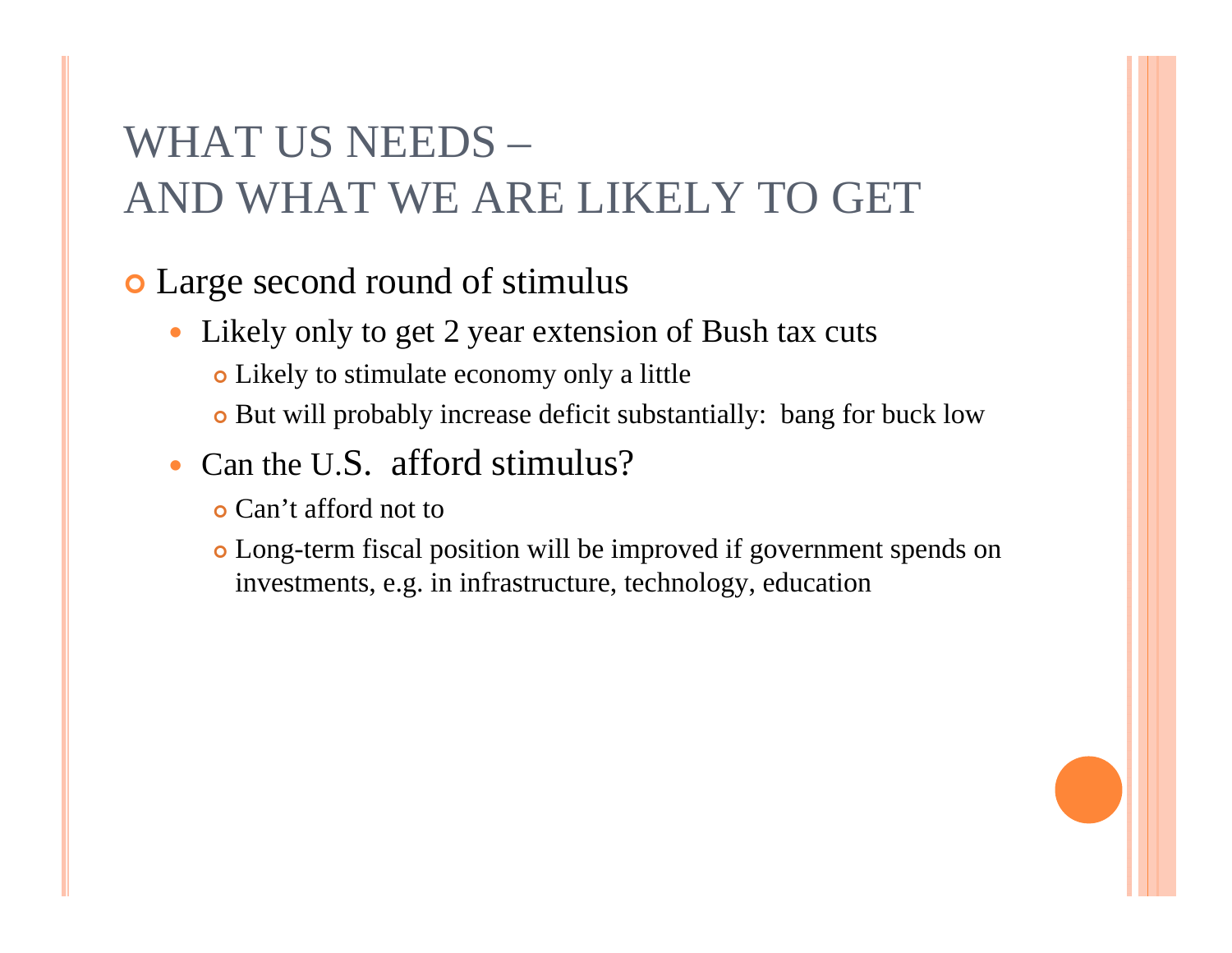# WHAT US NEEDS AND WHAT WE ARE LIKELY TO GET

- $\blacktriangleright$  Restructuring mortgages
	- $\bullet$ ¼ of all mortgages underwater
	- $\circ$ Nothing likely to happen
- $\blacktriangleright$  Inducing banks to lend at affordable interest rates
	- $\overline{O}$  Money went disproportionately to banks that were not engaged in SME lending
	- $\circ$  Restructuring of banking system led to less competition, increased gap between lending rate and deposit rate
	- Dodd-Frank bill did little to redirect attention of banks towards lending
	- $\circ$  Securitization model for housing has not be repaired—and not likely to be—implying increased reliance on banks
	- $\circ$  Government has been buying all mortgages—not a sustainable policy
	- $\bullet$  Deficit reduction pressure likely to highlight tax preferences for real estate, leverage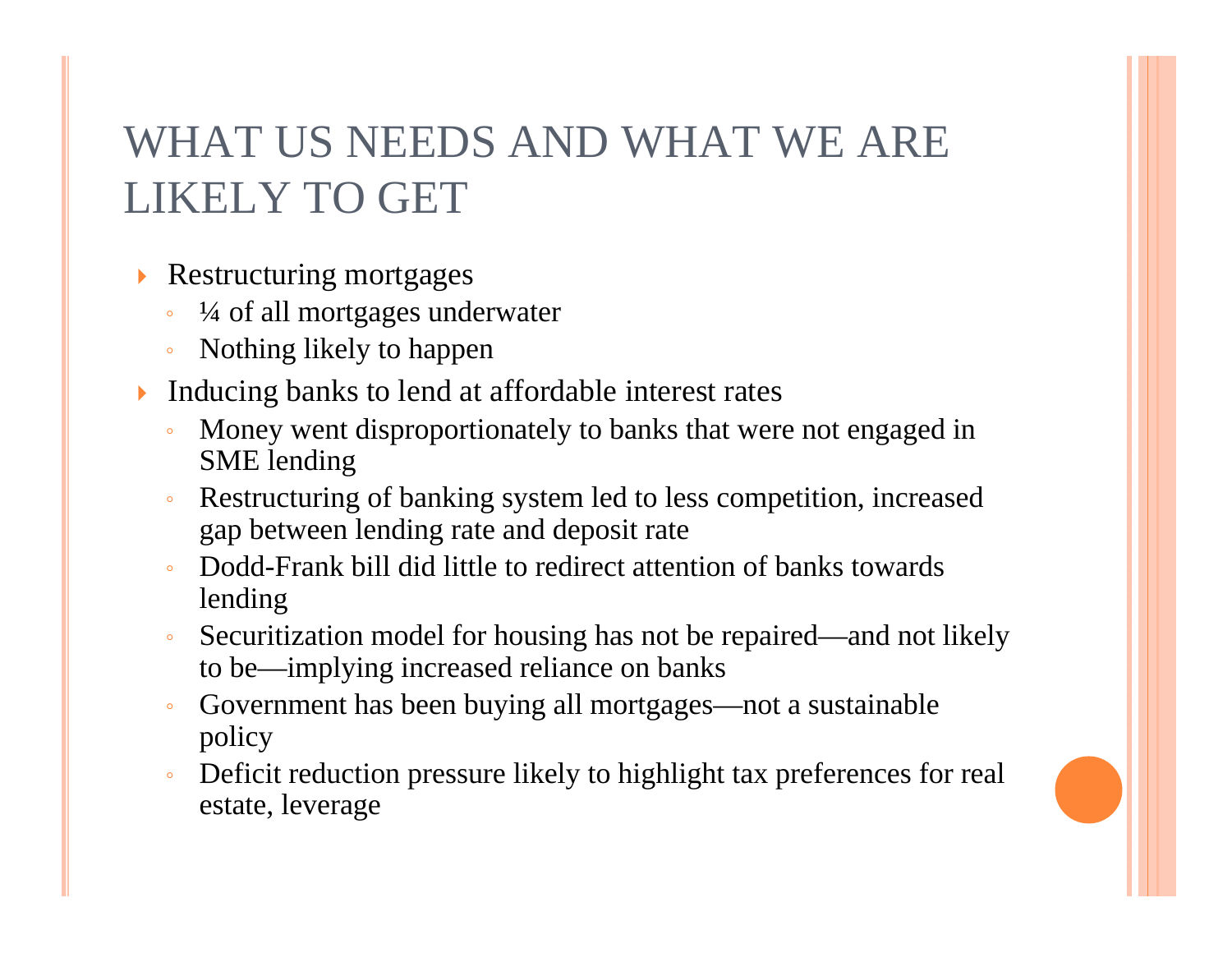# MONETARY POLICY LIKELY TO BE RELATIVELY INEFFECTIVE

- **•** Quantitative easing has considerable risks, few benefits
- О Short-term interest rate already near zero, small change in LT interest rates not likely to have much effect
	- $\bullet$ Large firms awash with capital
	- 0 Banks unlikely to increase significantly lending to SME's at more favorable terms
	- $\bullet$  Other channels quantitatively small (except possibly competitive devaluation)
- **o** Costs
	- $\bullet$ Expected capital loss by government
	- Lower income to older individuals relying on government interest rates
	- $\bullet$  Increased uncertainty
		- **o** Bubbles
		- **•** Inflation
		- Future conduct of monetary policy
		- Responses of competitors to competitive devaluation—likely fragmentation of global financial markets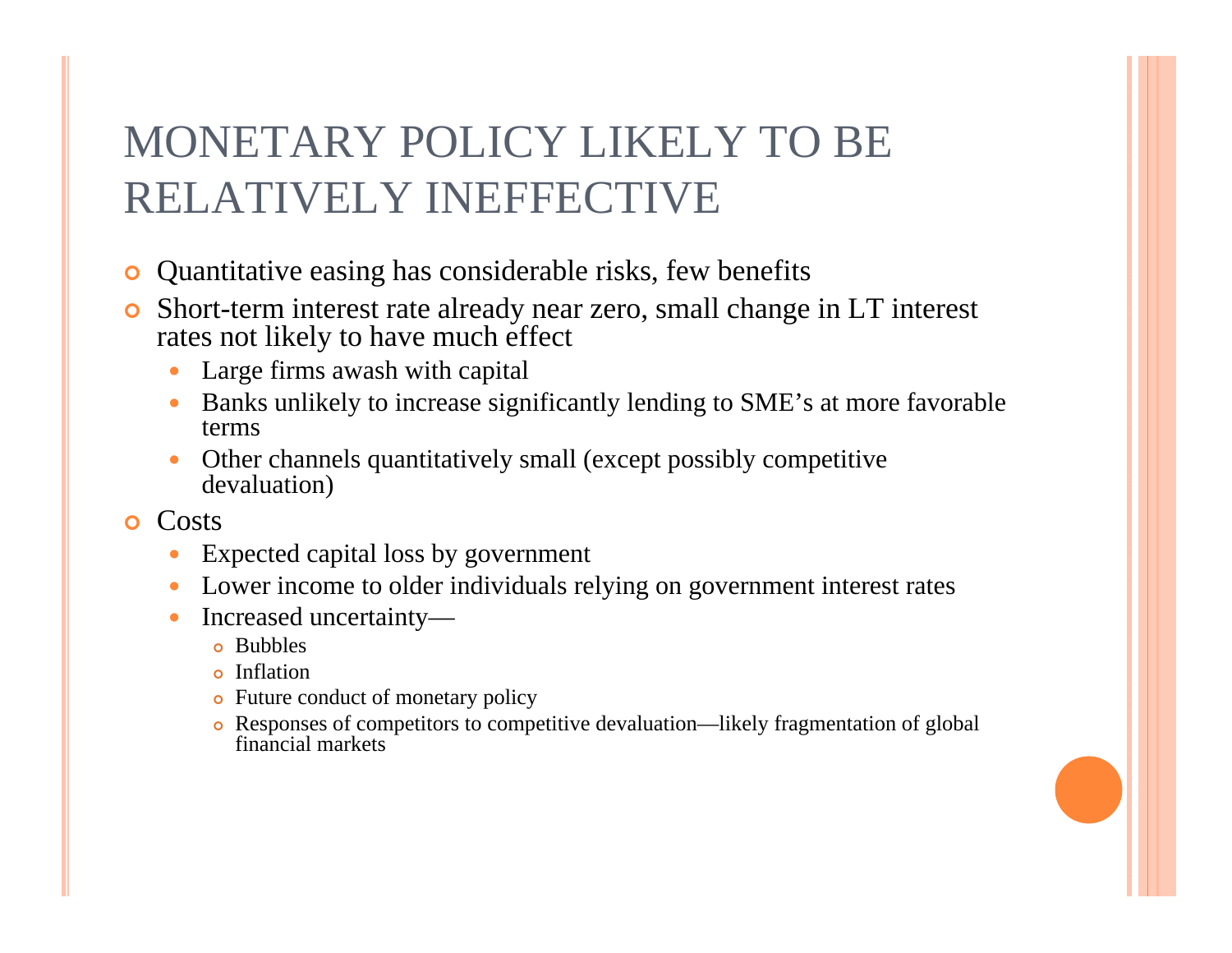#### EUROPE IS EQUALLY FRAIL

- Some countries in particularly bad fiscal position
- But even those that are not (such as UK) are engaging in austerity
	- $\circ$ We were all Keynesians, but for a moment
	- $\circ$ Austerity will slow growth markedly
- Uncertainty in Euro area
	- $\overline{O}$  Took away interest rate and exchange rate mechanisms for adjustment, put nothing in place
	- Bailout measures only temporary palliative
	- $\mathsf{o}$  Political issue: will they be able to create more permanent institutions ("solidarity fund for stabilization")
	- $\circ$ Uncertainty will cast pallor over Europe and global economy
	- $\circ$ Banking crisis in Ireland, "Cajas" in Spain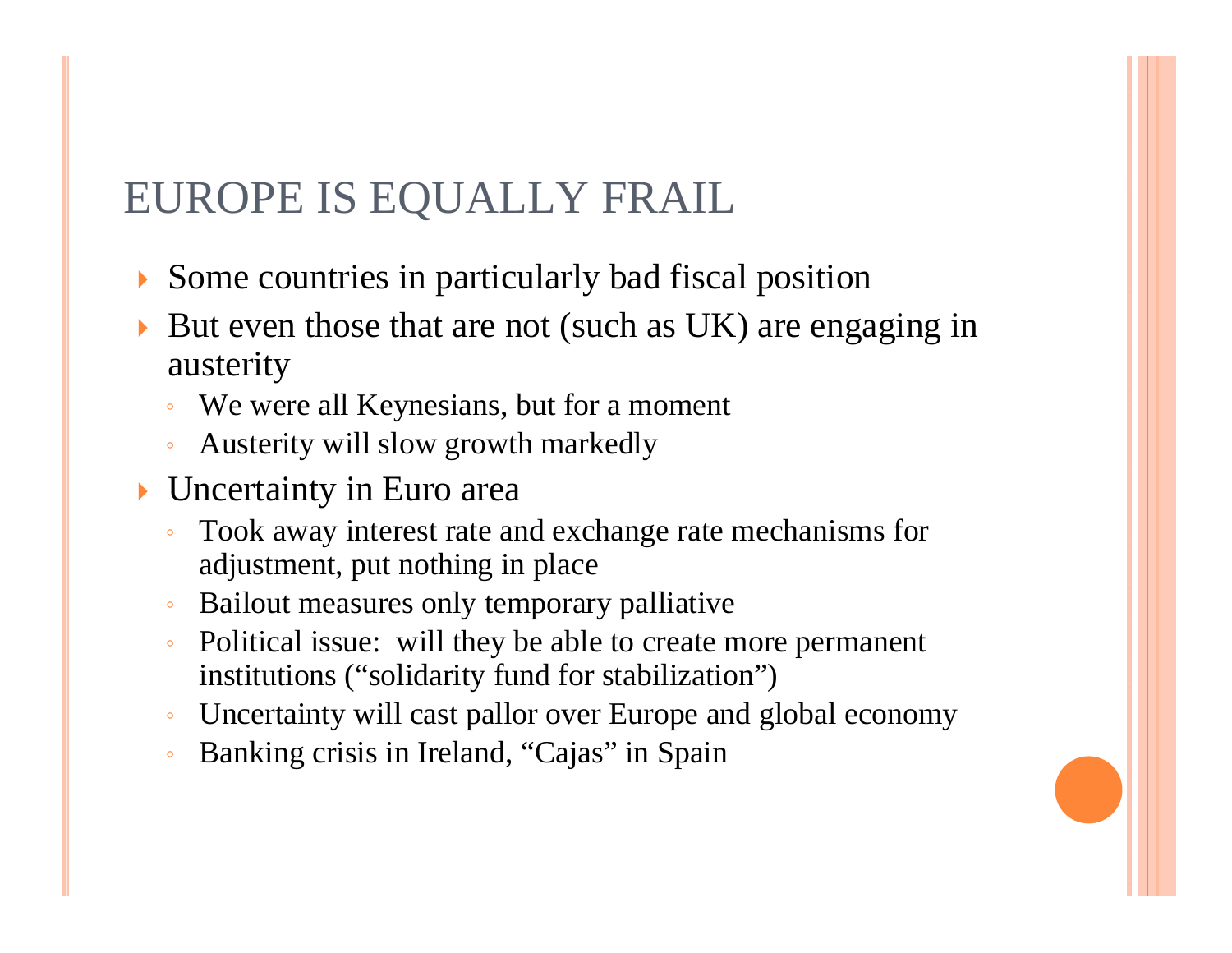#### STRONG GROWTH IN ASIA

- Asia is different
	- $\bullet$  Had learned lessons from previous crises—need for good financial regulation
	- Strong public finances provided them resources to respond to crisis
	- $\bullet$  Adopted effective Keynesian policies—and they worked
		- Strong infrastructure investment will simultaneously provide basis for long term economic growth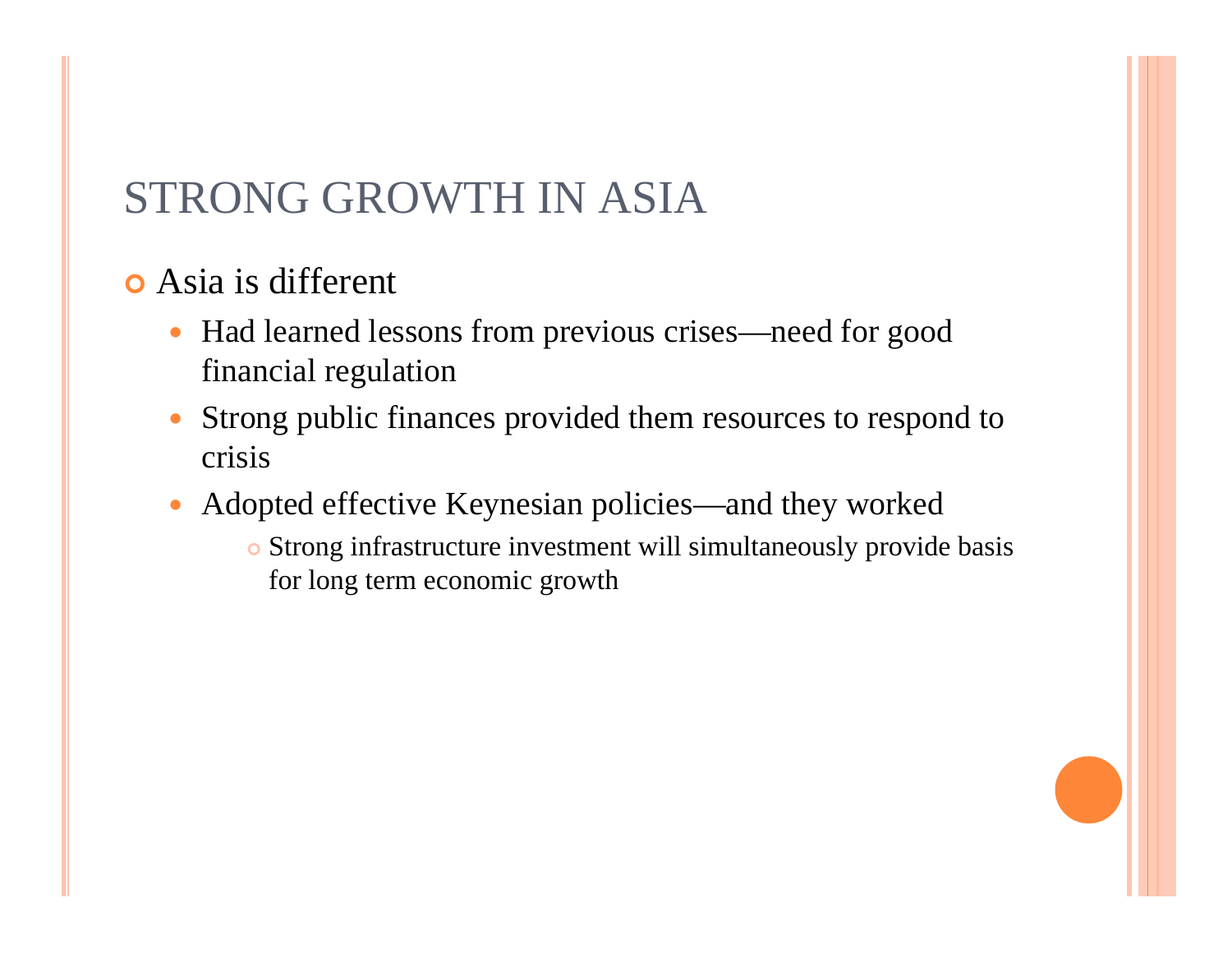#### STRONG GROWTH IN ASIA

- $\bullet$ Helping other developing countries (Latin America, Africa)
- $\bullet$  But Asia is still too small to restore growth in advanced industrial countries
	- **•** Partial decoupling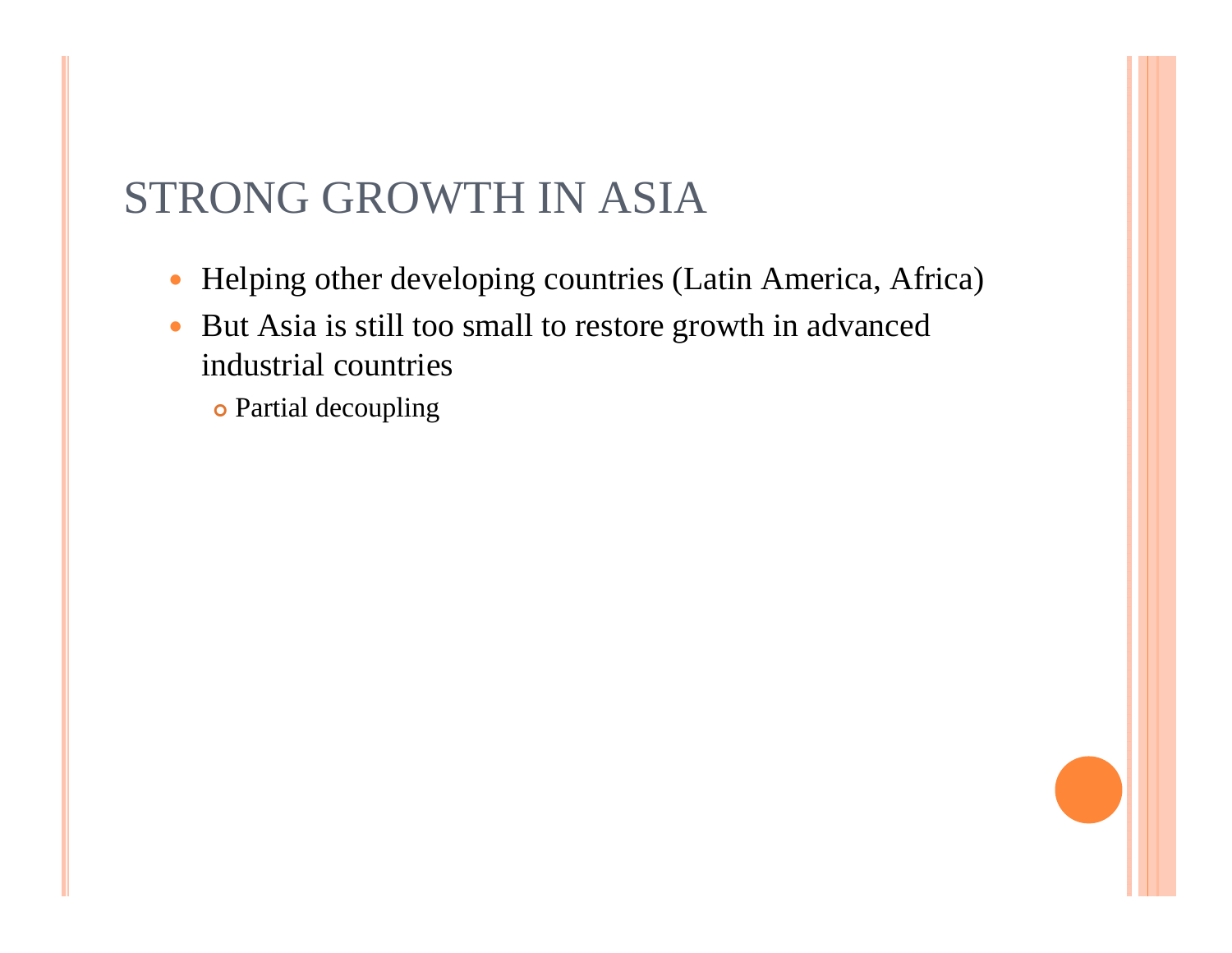#### STRONG GROWTH IN ASIA

**•** Big Question: Can it sustain growth with Europe and America in malaise?

- Likely answer: **YES**—huge domestic markets to be developed
- Will need to continue restructuring away from export-led growth
- Green investments will be important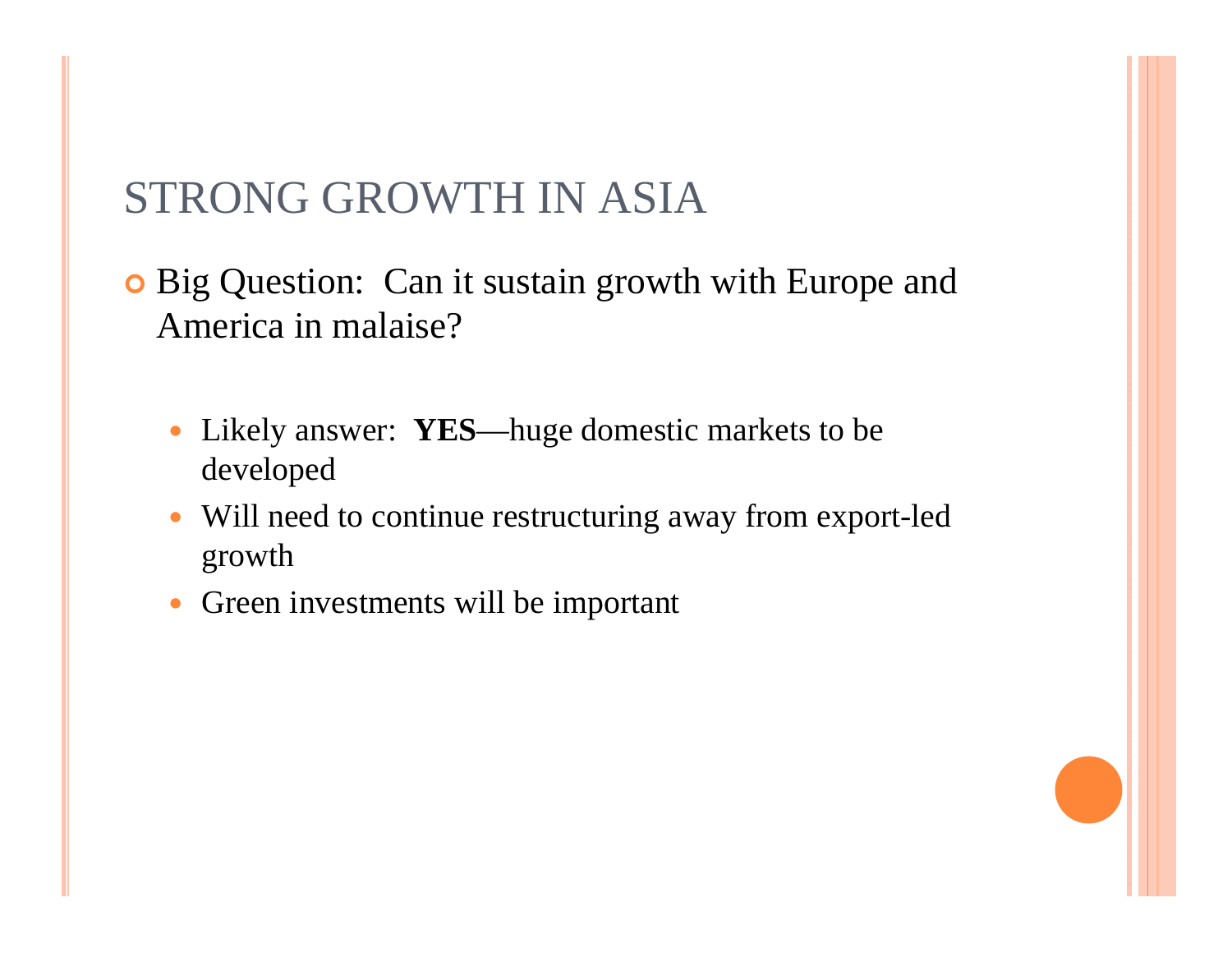- After recession, growth has resumed in the region, more strongly than in North America
	- 5.2% projected for 2010 (EIU)
- **•** But growth varies highly across region, not as high as it could be.
	- For example, Brazil predicted to grow 7.5% in 2010; Mexico only 5% after weathering 6.8% contraction in 2009 (see next slide)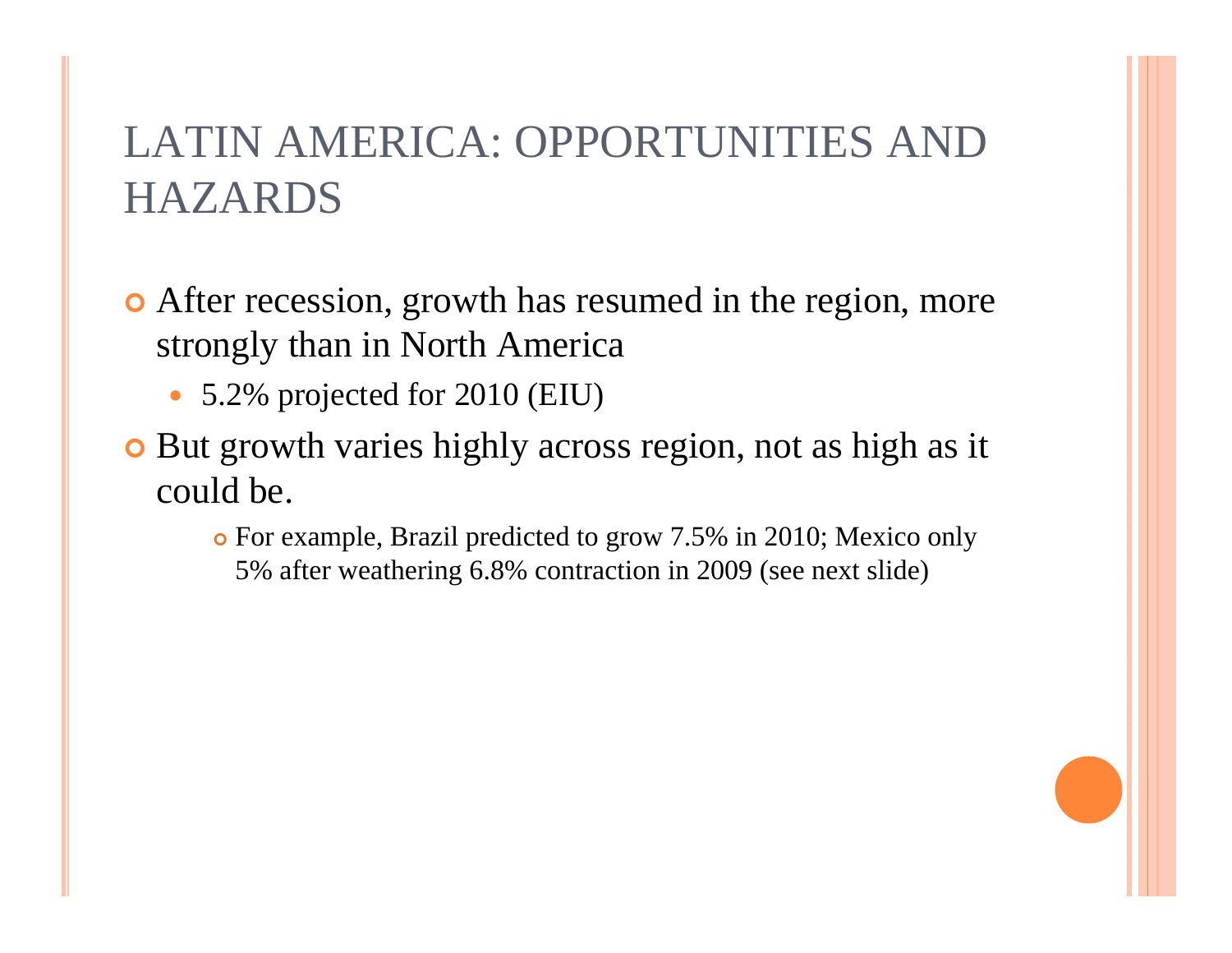#### Latin America GDP Growth 2009, 2010

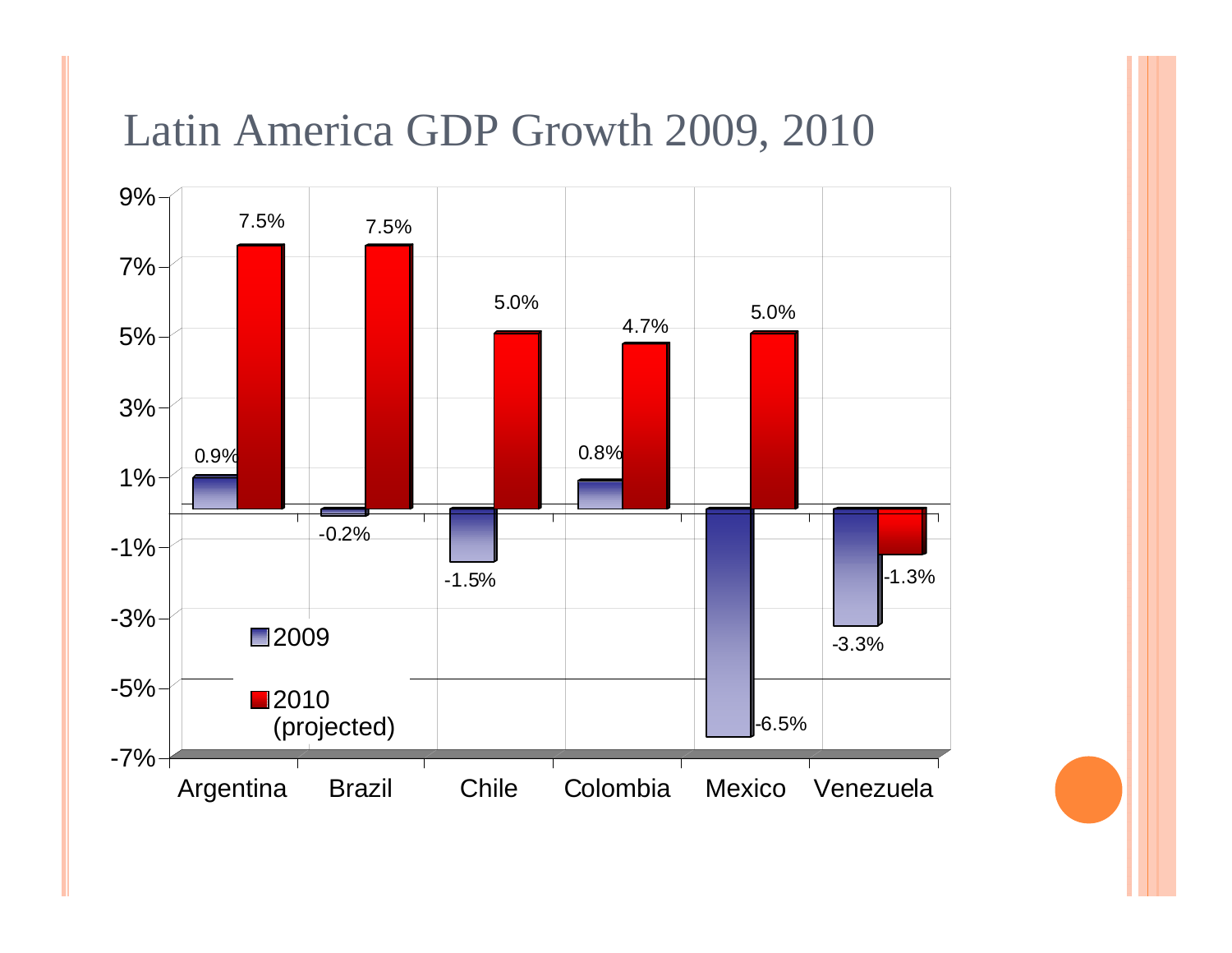#### **o** Other indicators also shaky

- Poverty and inequality remain persistent problems (13% of people still in extreme poverty)
- $\bullet$  Headway against poverty lost steam as a result of recession
	- Unemployment increased to 8.2% in 2009 from 7.3% in 2010 (average Latin-America)
	- Mitigated to some extent by Latin American countries' fiscal stimulus, something they are more capable of now than in the past. Public debt fell to 30% GDP from above 50% GDP in 2002-03 (sovereign spreads also fell)
	- Fiscal stimulus mostly government spending (and transitory tax cuts in some countries, around .8% of GDP in Brazil and Chile) reflected in a reduction of 2.2% GDP of primary surplus from 2008 to 2009 (simple average Latin America)

Source: ECLAC (UN), July 2010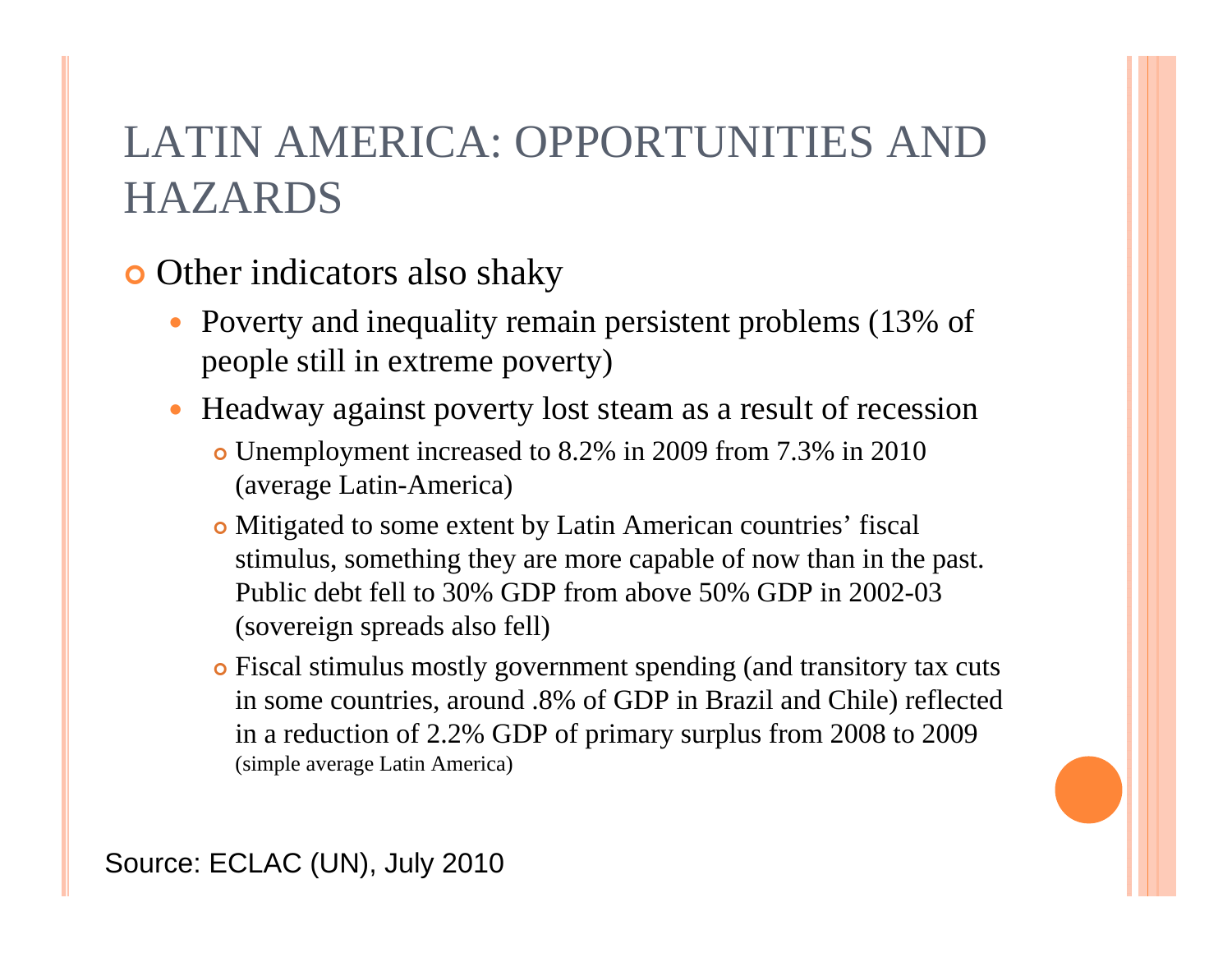# Poverty and inequality remain persistent problems

Latin-America Poverty (% of people)



Source: ECLAC (UN), Nov 2010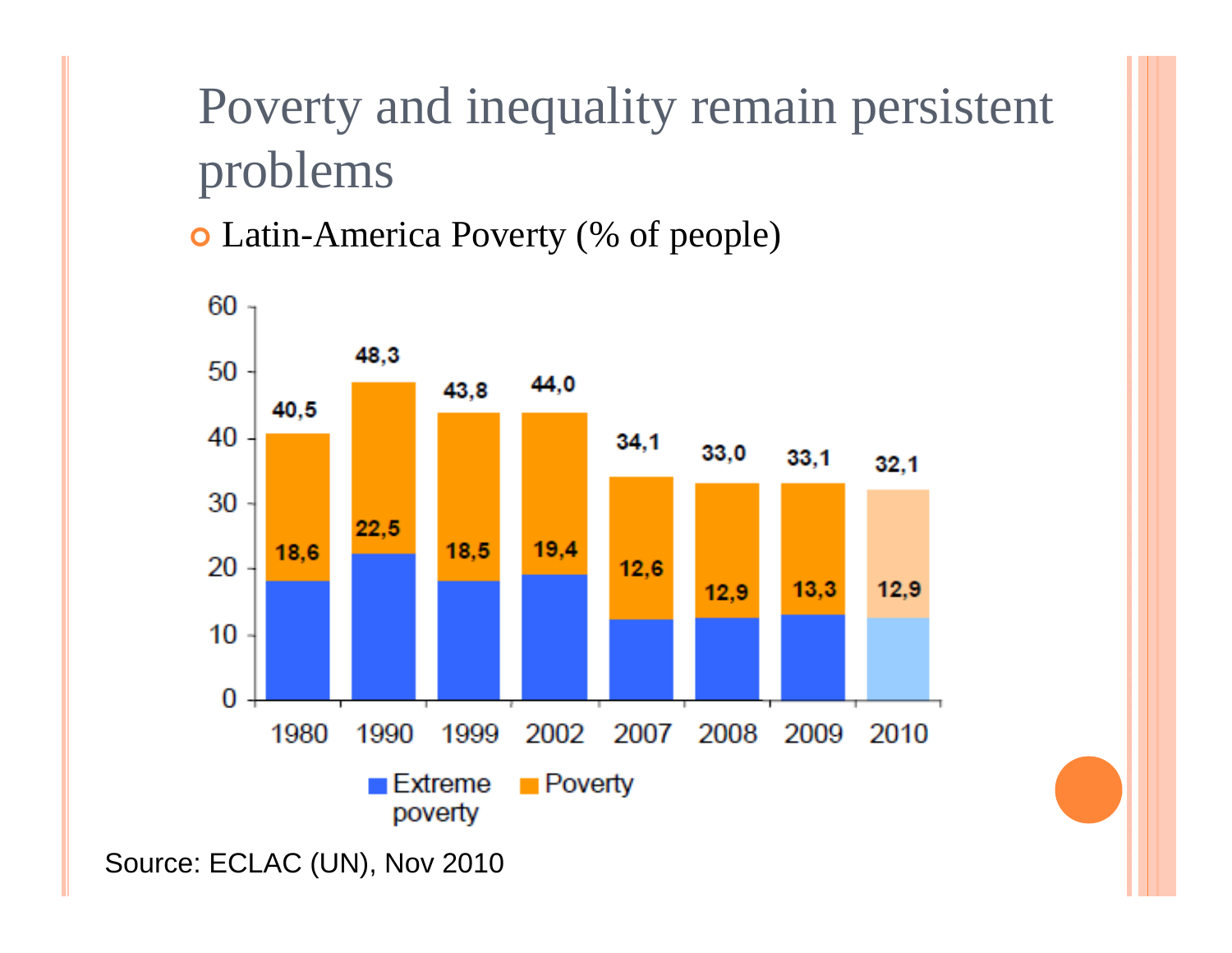- **o** Opportunity: If Asia growth continues strong, commodity prices are likely to remain strong
- **o** Continuing to shift export basis towards Asia
- **•** In the longer run, need to restructure away from commodity dependence
- **•** Fraction of raw materials in exports of goods up from 27% in 1999 to 38% in 2009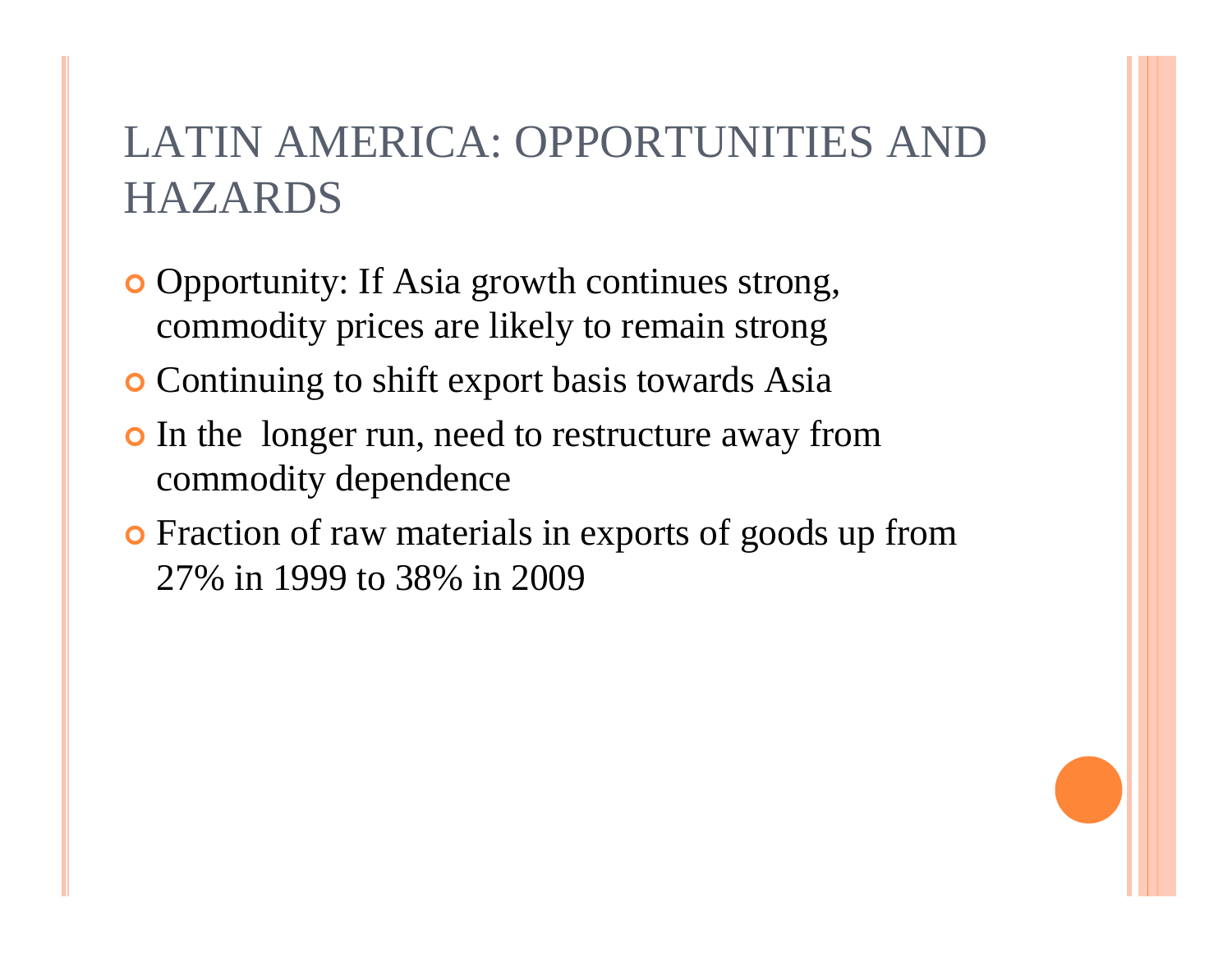Latam export growth (goods, average% 2000-09)



Source: ECLAC (UN), July 2010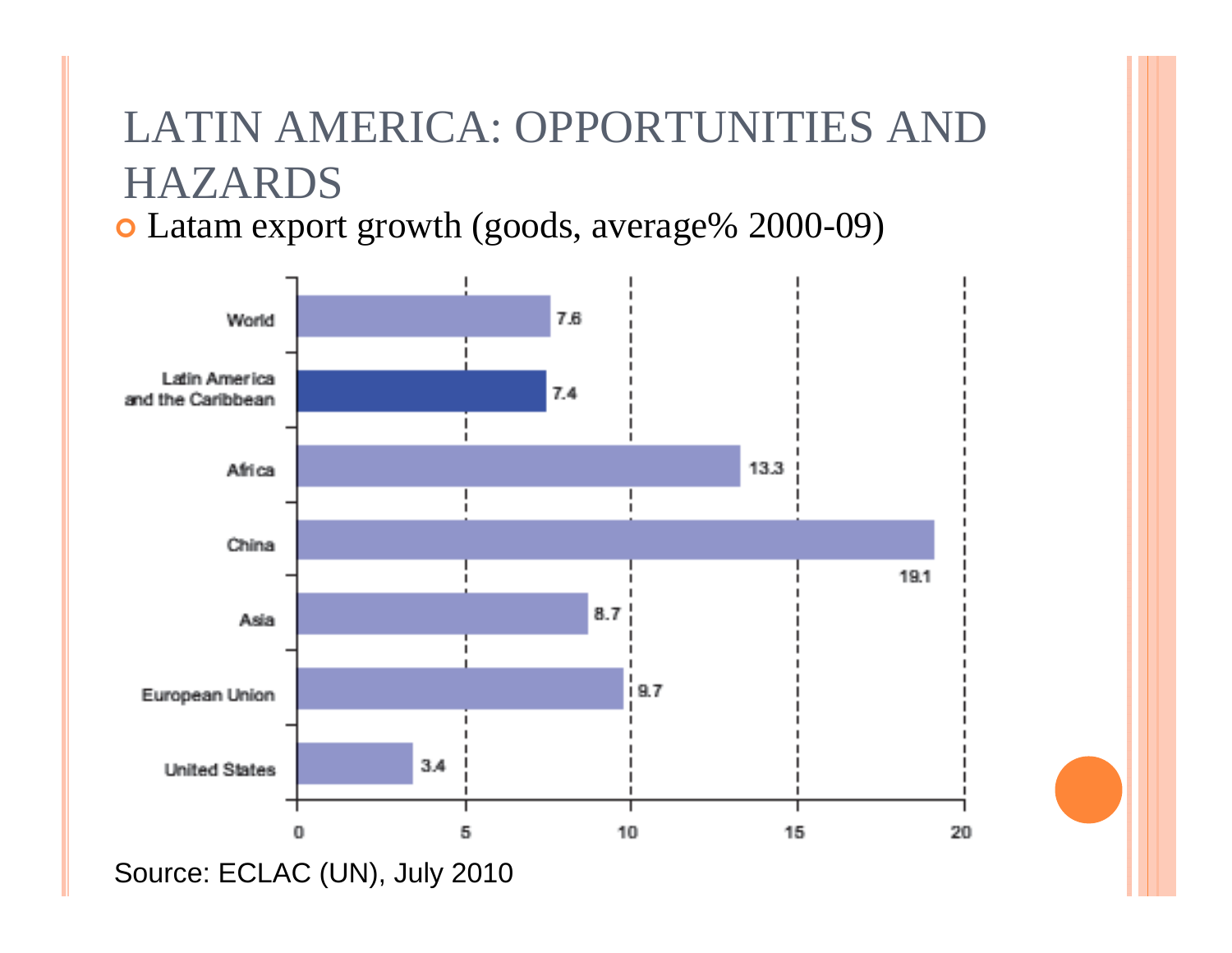# Latin America has been resilient to European Crisis

o Sovereign spreads in the region little affected by European debt crisis episodes

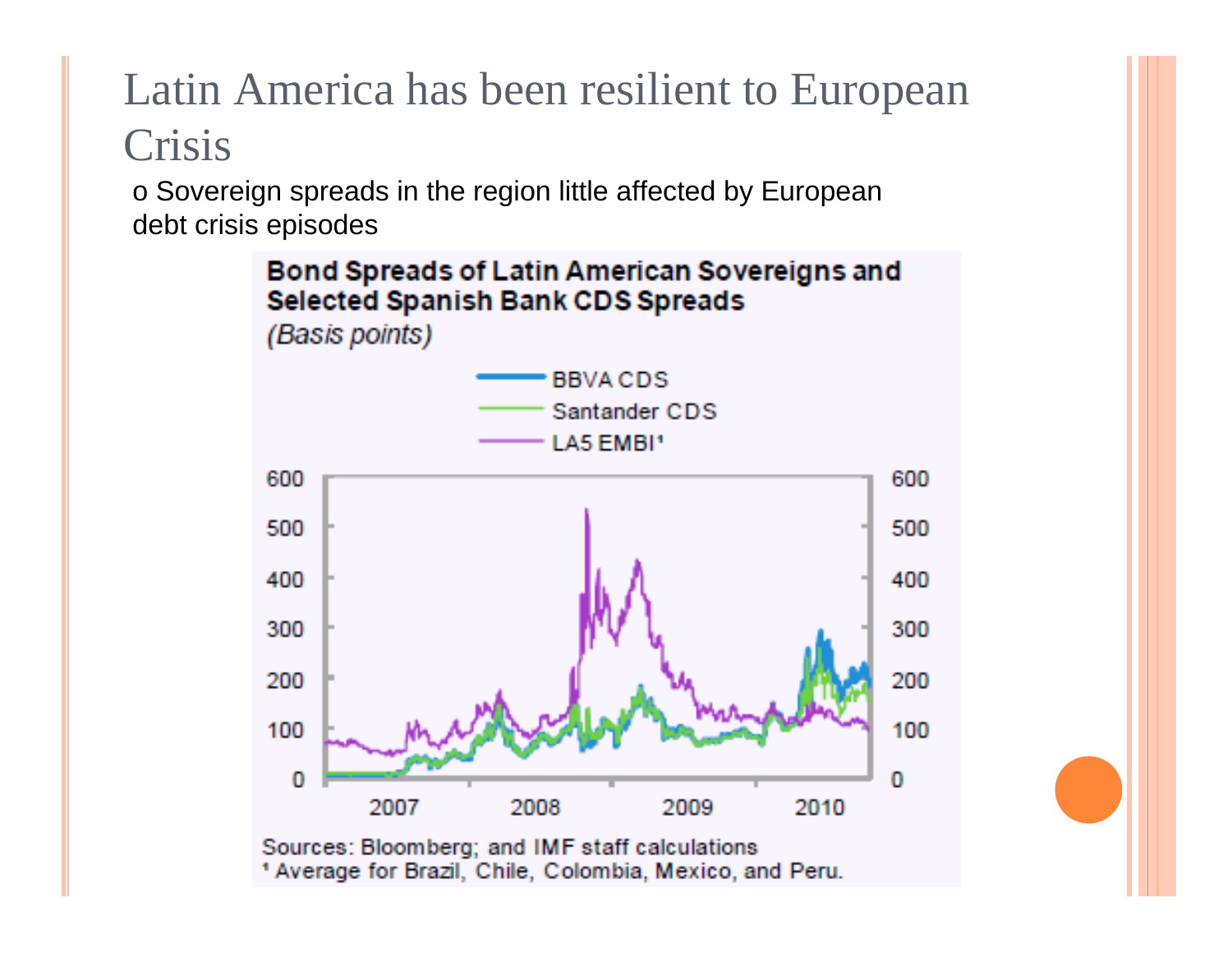- **•** Transition to more flexible exchange rates to accommodate external shocks
- **o** Risk of short term speculative inflows (asset price bubbles/ credit booms)
	- 0 some countries taking measures to discourage them.
- **o** Important: improving social safety nets, promoting highreturn investment
	- Keys to stability in long-term growth
	- $\bullet$  Latin America should NOT be tempted to follow European austerity measures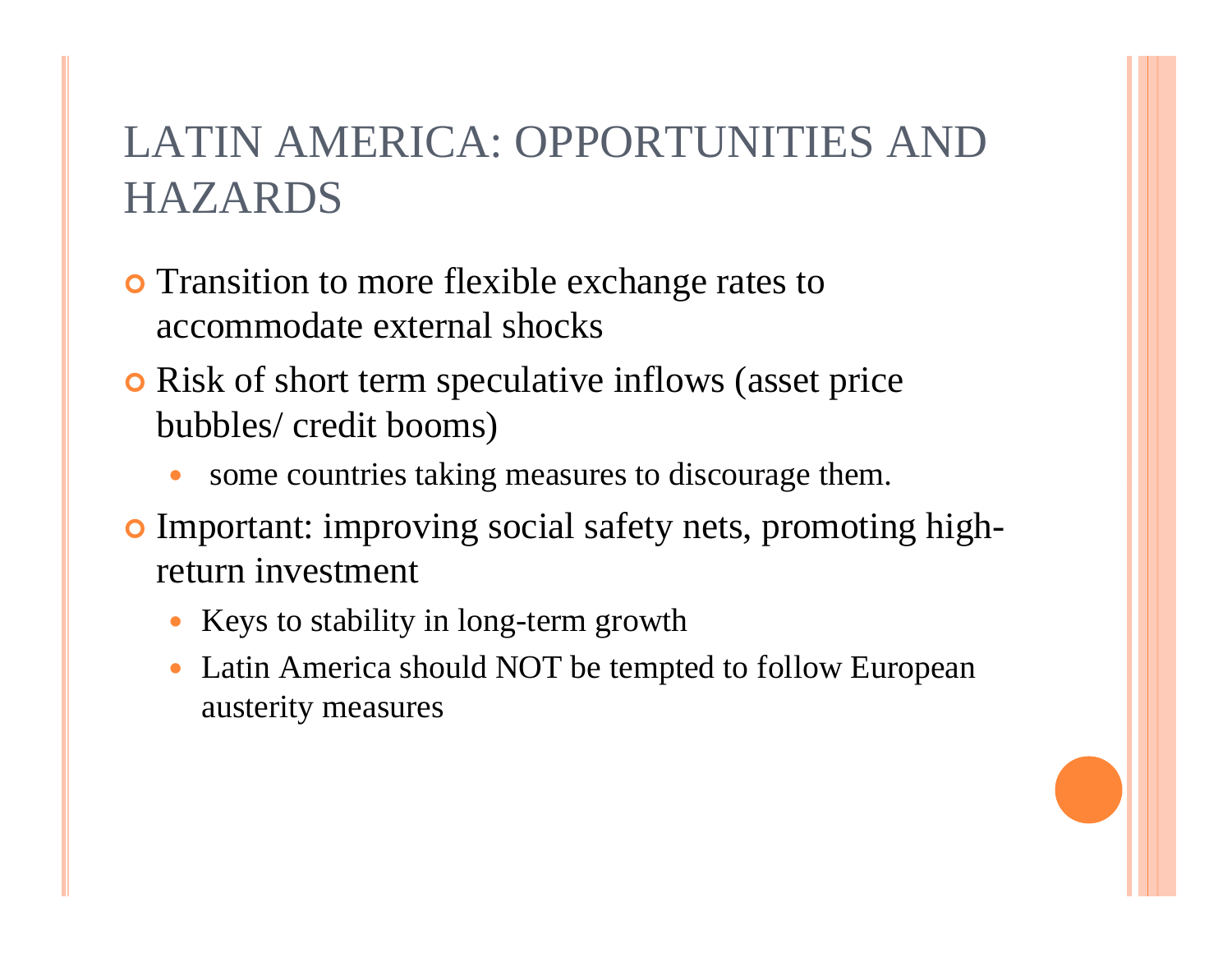#### GLOBAL PERSPECTIVE

- Political gridlock in US combined with new enthusiasm for austerity likely to prolong recovery
- Underlying problems in US not being addressed
- In world of globalization, what matters is global aggregate demand; underlying weaknesses due to
	- Growing inequality
	- Precautionary savings—build up of reserves—in aftermath of East Asia crisis
	- Crisis may have exacerbated problems, not reduced them
- With end of fiscal policy, ineffectiveness of monetary policy, attention will switch to trade —protectionism and competitive devaluations
	- Heightening tensions, uncertainty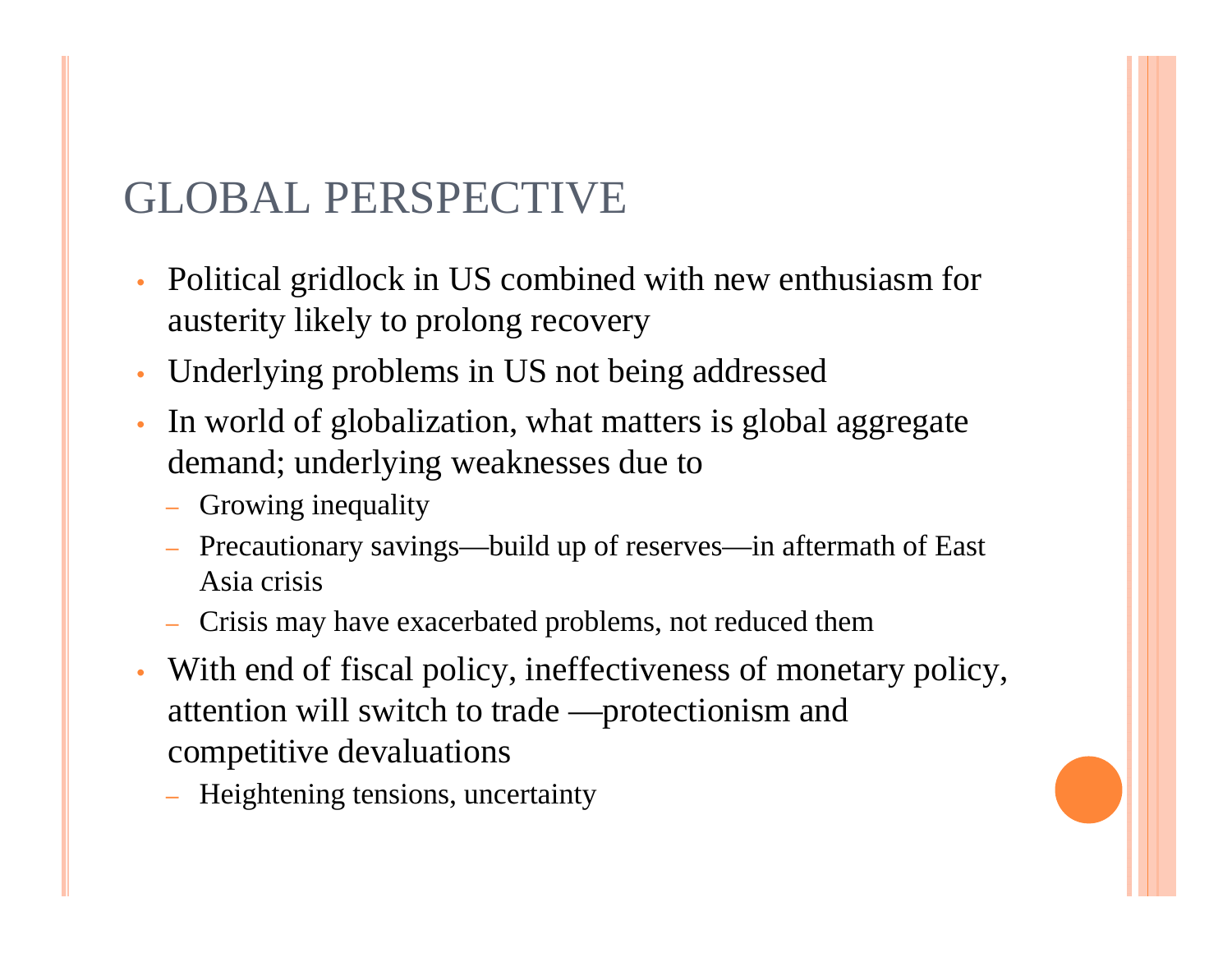#### CURRENCY WAR

- $\blacktriangleright$ Beggar thy neighbor policies won't lead to global recovery
- $\blacktriangleright$  Worry about asset bubbles (especially in emerging markets) is leading to currency interventions, capital controls, taxes, etc
- $\blacktriangleright$  Global imbalances are a major source of worry
	- $\circ$ Didn't cause the last crisis
	- $\mathsf{o}$ But could cause the next
	- $\circ$  Moderate changes in exchange rates not likely to affect global imbalances significantly
	- $\overline{O}$  But large changes in exchange rate could contribute to global instability and impair recovery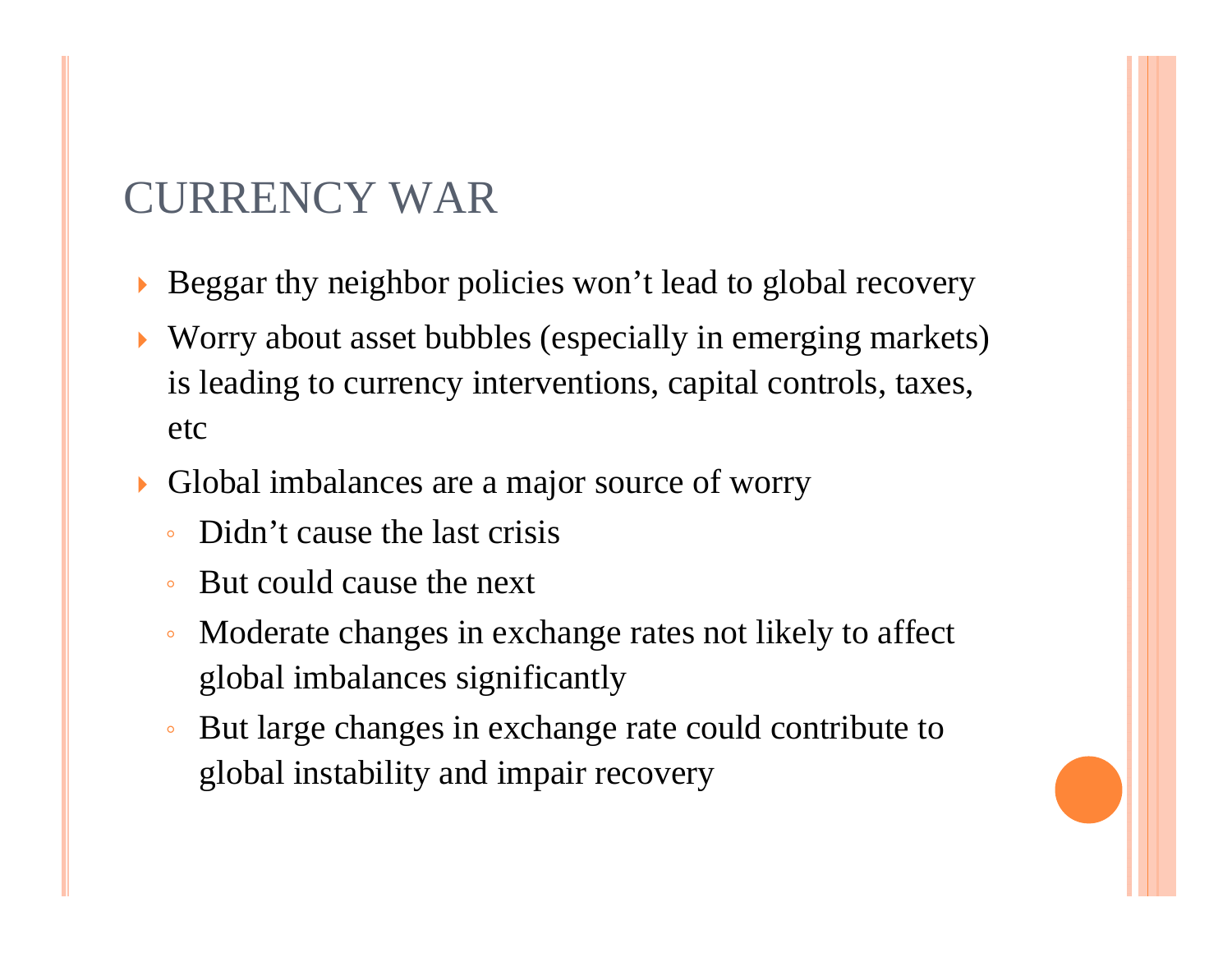## WHAT IS NEEDED: A GROWTH COMPACT

- If US, Europe reignite growth, currency realignment would be much easier
- Both China and US need to increase wages, reduce inequality
- Both China and US need economic restructuring
	- US: away from consumption, away from sectors in which they have lost global comparative advantage; need to repair dysfunctional financial sector
	- China: away from dependency on exports, toward service sectors; recycle savings in a way that is more productive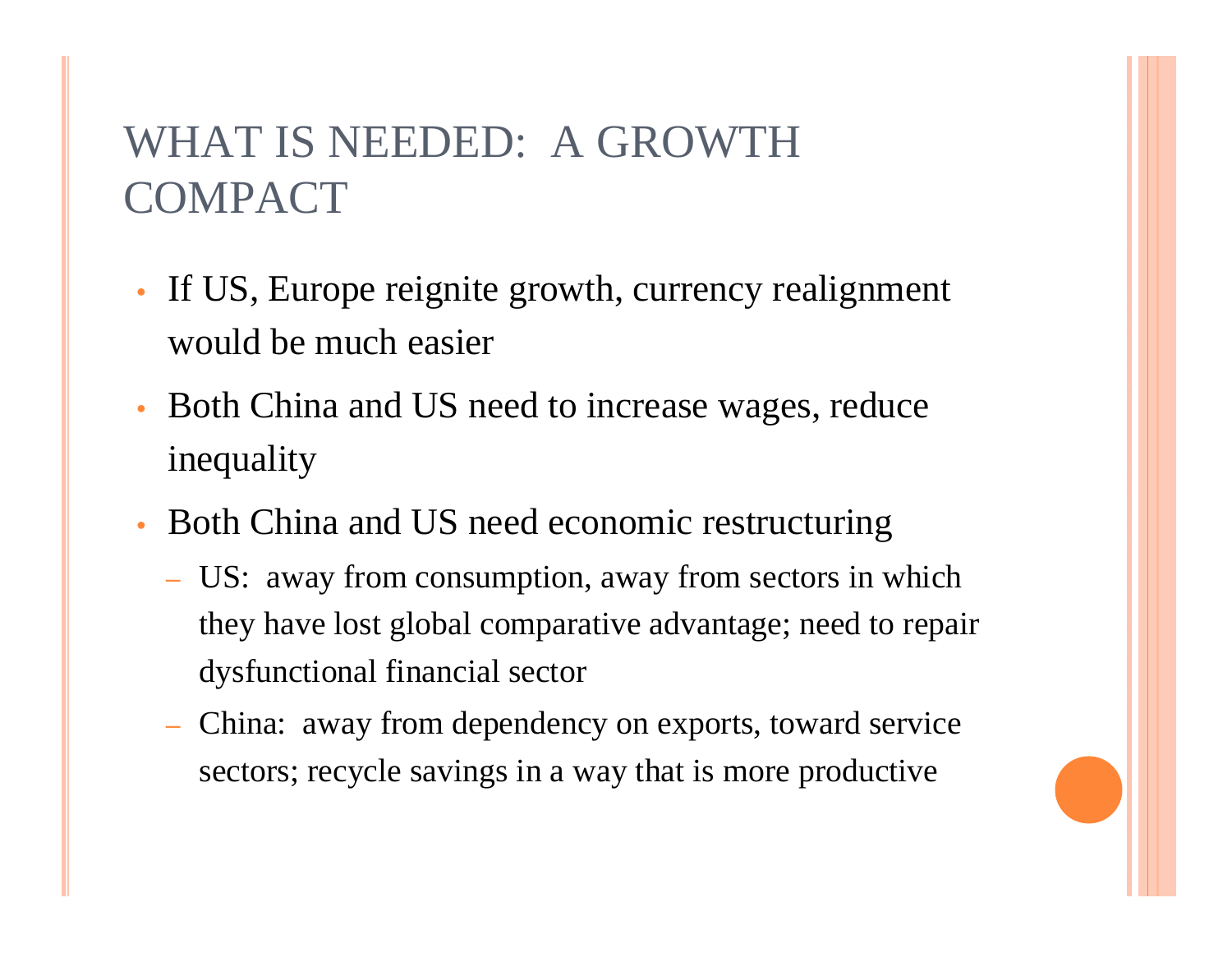## WHAT IS NEEDED: A GROWTH COMPACT

- **o** Both China and US need to improve energy efficiency, respond to challenge of global warming
- Infrastructure and real estate investments to "retrofit" economies all over the world to changing economic circumstances and environmental demands could be crucial element in pulling the global economy out of its current malaise
	- 0 And ensuring growth in Asia is sustainable